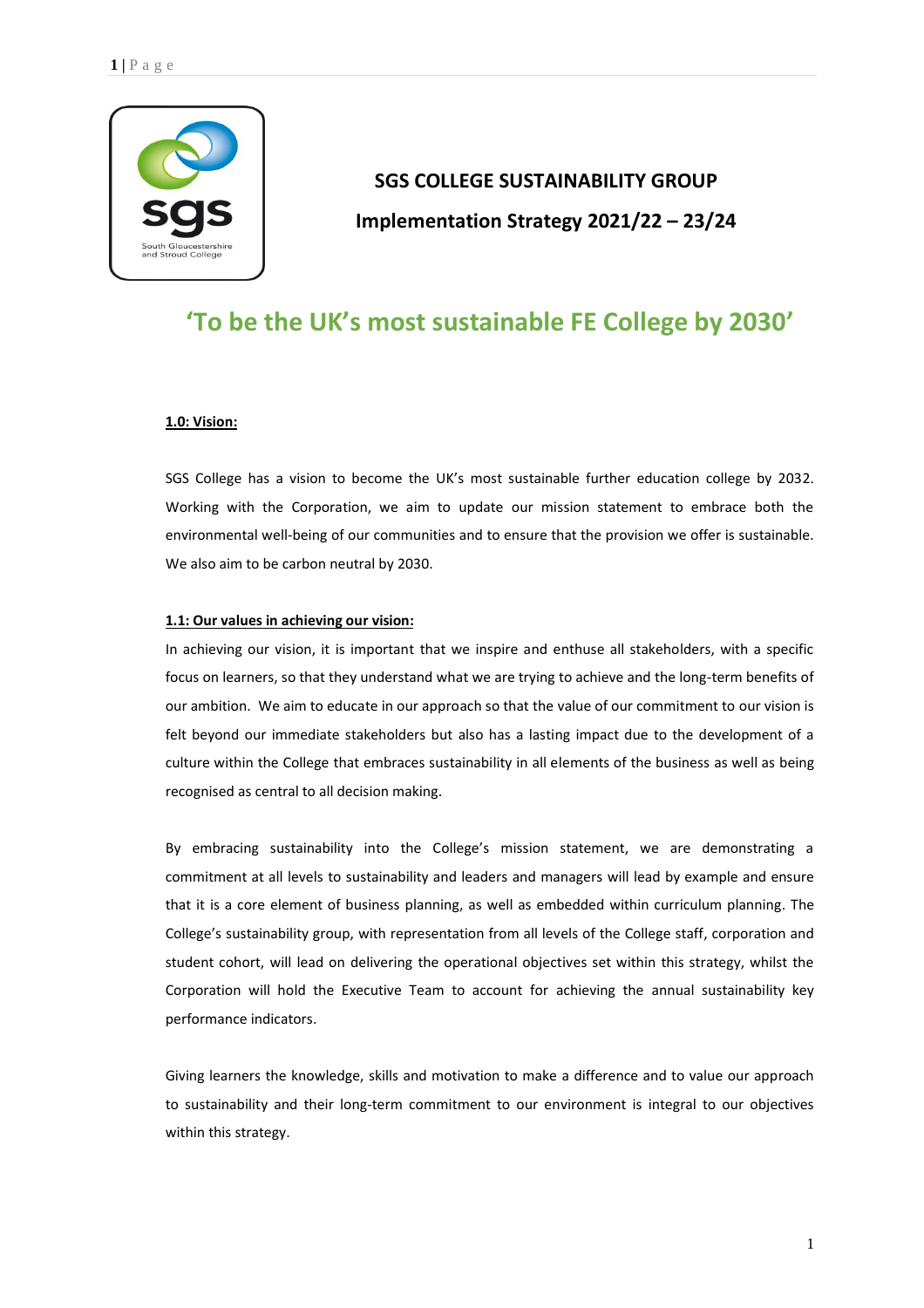To achieve our long-term goals, we will continue to work in collaboration with external partners in order to ensure we take advantage of relationships in order to be at the forefront of the low-carbon agenda and long-term educational and business approaches to sustainability.

Ensuring that we continually strive to develop our estate and the way we run our operations in the most sustainable way is our final key value in delivering our strategy.

### **2.0: Key Objectives:**

The following objectives will enable us to achieve our vision, working to the acronym of 'CEDAR – Communicate, Educate, Deliver, Analyse, Resource':

#### **Communicate:**

We will:

- Produce a communications strategy for sustainability across the College with an associated sustainability policy.
- Engage staff and learners through our Sustainability Group
- Share our sustainability performance annually with our staff, learners, suppliers and external stakeholders through an annual sustainability performance statement on our website
- Share experience and knowledge of sustainability with the wider community and contribute to the debate on sustainability by attending events held by local Climate Action Networks and Events such as COP 26 Glos
- Establish relationships with partners and employers with sustainability credentials
- Partner with the GFIRST LEP Energy Group and WECA to make strong links with leaders in sustainable power
- Continue to promote and develop [sustainability@sgscol.ac.uk](mailto:sustainability@sgscol.ac.uk) for any staff, learner or external partners to raise, report or suggest sustainability ideas and issues

#### **Educate:**

We will:

- Embed sustainability into all lesson plans and schemes of work.
- Deliver a Sustainability Module within all full-time courses.
- Make sustainability a focus of the annual Raising and Giving weeks (RAG)
- Move all learning materials online and remove copiers/printers from the organisation
- Endeavour to become sector leaders in the development of low-carbon training programmes and to develop our Berkeley Campus as a national leader in the delivery of sustainable vocational training programmes.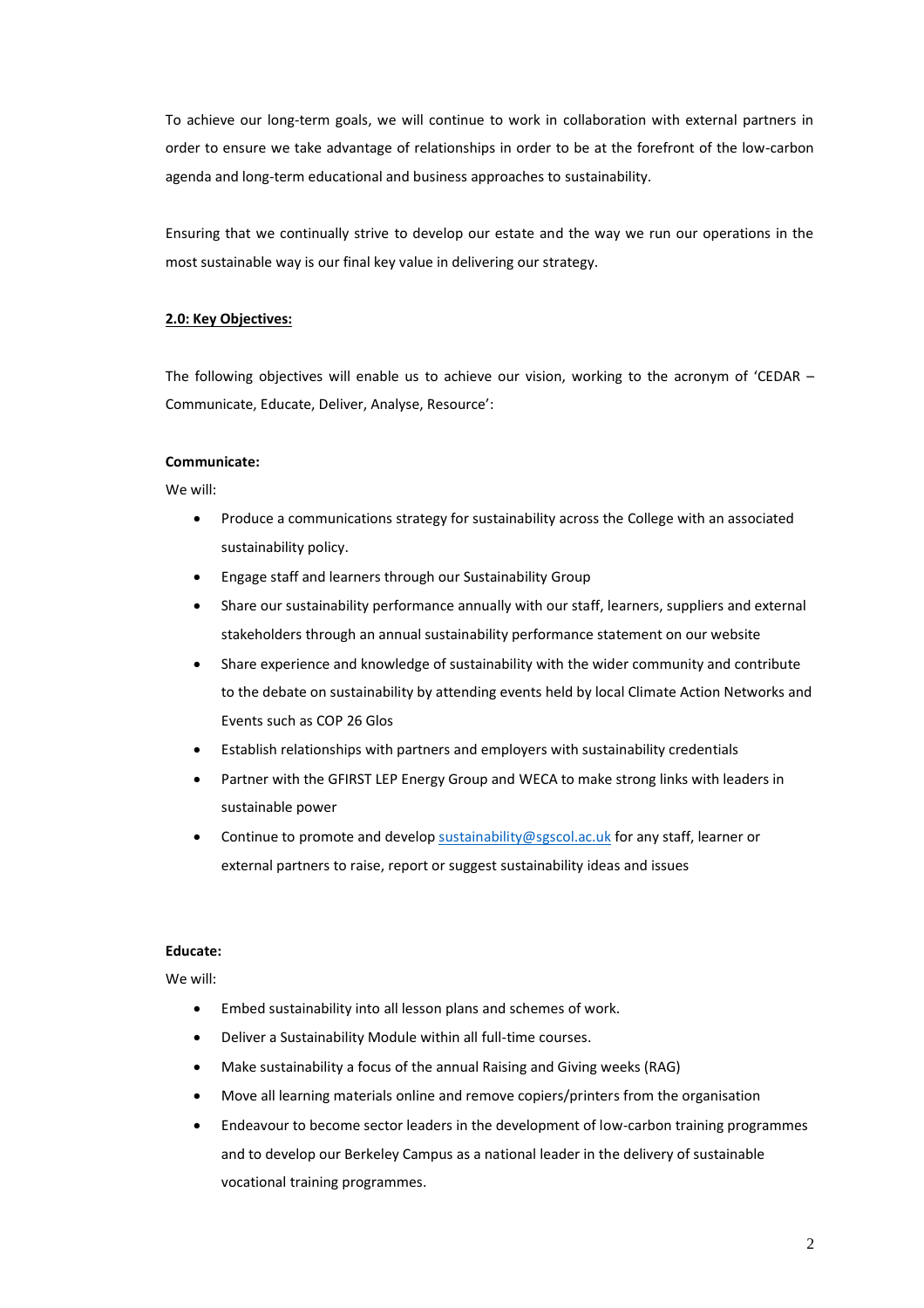#### **Deliver**

#### We will:

- Develop a car sharing scheme, alongside EV charging points, and encourage cycle to work schemes
- Embrace a flexible working from home policy to reduce unnecessary journeys
- Automate all systems to avoid paper, postage and waste
- Embrace a tree planting scheme across the College's estate
- Encourage green spaces and wild flower habitats on all sites
- Have increased ethically sourced animal-based products in the college and consider environmentally sustainable alternatives where appropriate

#### **Analyse:**

#### We will:

- Make further progress along the Association of College's Roadmap to Climate Action. So far, the college has completed many of the emerging actions and we have all the building blocks and aspiration in place to progress to be a leading sustainable institution within the next few years.
- Have met all the requirements of the AoC Good Governance Guidance in respect of Environmental Sustainability
- Undertake an annual carbon assessment report in order to provide key data for our key performance indicators

#### **Resource:**

We will:

- Ensure all contractors and suppliers have a Sustainability Policy before they can be entered onto our systems.
- Have renewable energy, efficiency and storage technologies deployed on the SGS Estate.
- Continue to upgrade the estate with energy efficient approaches
- Ensure all meetings, as standard, are online meetings to further reduce unnecessary travel and to invest further in video conferencing facilities.
- Reduce single occupancy vehicle use to and between our campuses, encouraging walking, cycling and the use of public transport where possible as principal modes of commuting and business travel for staff, students and visitors.
- Ensure all capital build projects are planned to be carbon neutral in line with the ethos employed in our recent Brunel Centre project.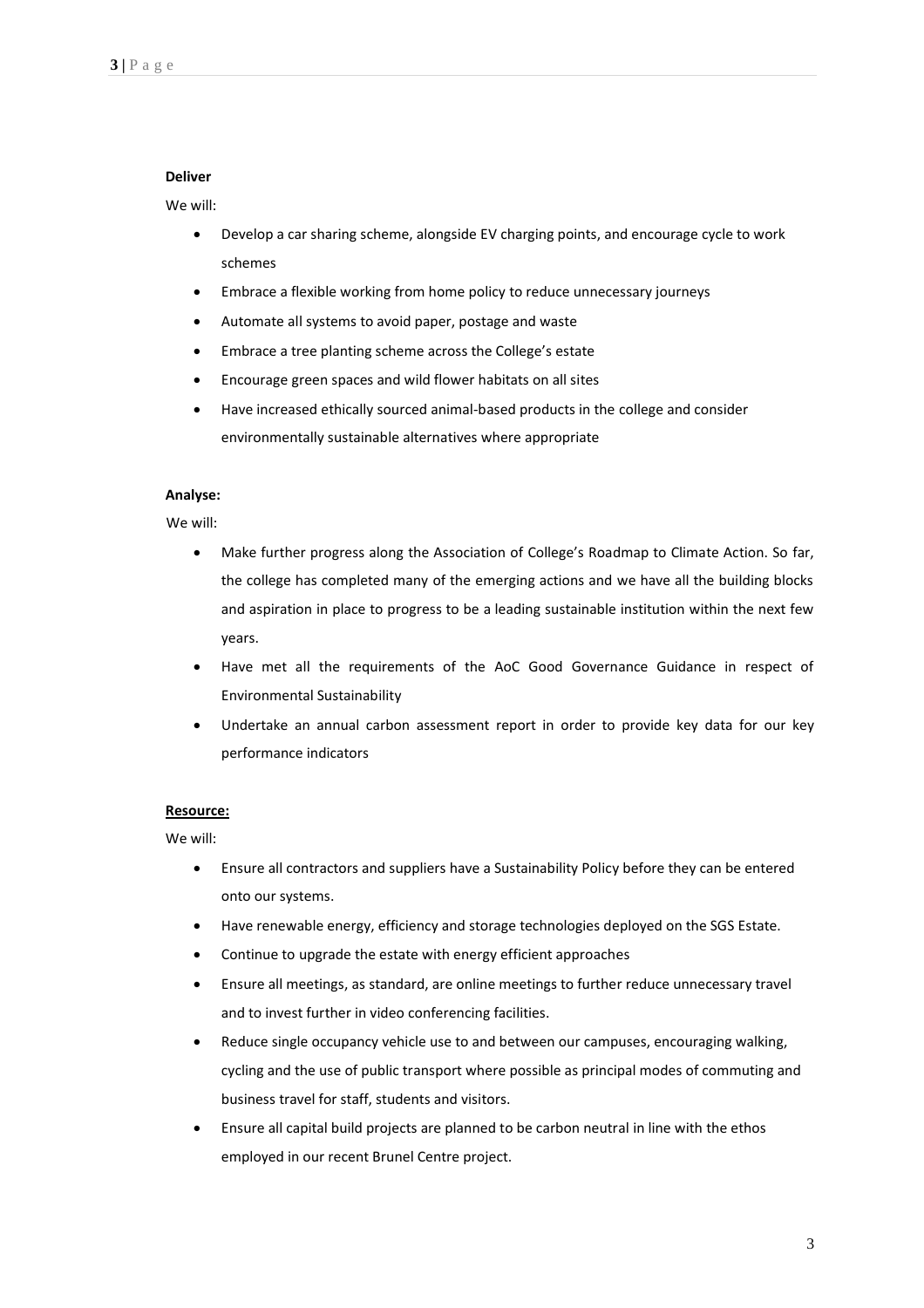- Support the Berkeley Green Campus to act as a catalyst for developing links as well as an exemplar of work on creating a sustainable Campus. The Campus continues to do this having hosted the Active Building Centre.
- Appoint an HSE Coordinator incorporating Sustainability (completed).

## **3.0: Key Performance Indicators 21/22 – 23/24:**

Annually, the College Executive will present the following KPIs to Corporation for review in order to measure our progress towards our Sustainability vision:

| <b>KPI</b>       | Aim                           | <b>Measure</b>              | <b>Target</b>             |
|------------------|-------------------------------|-----------------------------|---------------------------|
| Engagement       | Increase the student          | Start of year and end       | 20% increase between      |
|                  | engagement in sustainability. | of year student surveys     | start and end of year     |
|                  |                               |                             | survey                    |
|                  | Increase the staff approval   | Annual employee             | 80% satisfaction rate     |
|                  | score for the College's       | survey                      |                           |
|                  | approach to sustainability    |                             |                           |
| Transport        | Reduce CO2 from all diesel    |                             | Reduce by 20% annually    |
|                  | and petrol car journeys to,   |                             | from the College's        |
|                  | from and between              |                             | baseline position of 118  |
|                  | campuses.                     |                             | tonnes                    |
|                  | Measure is C02 based on       |                             |                           |
|                  | estimate of number of car     |                             |                           |
|                  | journeys and average          |                             |                           |
|                  | distance. Includes SGS fleet  |                             |                           |
|                  | mileage, mileage claims,      |                             |                           |
|                  | vehicle transaction reports   |                             |                           |
|                  | (CMP) and travel              |                             |                           |
|                  | survey results.               |                             |                           |
|                  |                               |                             |                           |
| Supply chain     | Reduce C02 from supply Chain  | Benchmark against           | 10% reduction annually    |
|                  | and contractors.              | sector date                 |                           |
| Waste            | Reduce C02 from waste         | Measure is direct input     | Reduce by 10% annually    |
|                  |                               | of CO2 from Annual          | from baseline position of |
|                  |                               | <b>SGS Carbon Footprint</b> | 32 tonnes                 |
|                  |                               | Report.                     |                           |
| <b>Utilities</b> | Reduce C02 from utilities.    | Measure is input from       | Reduce by 10% from        |
|                  |                               | electricity, gas, oil and   | baseline position of 436  |